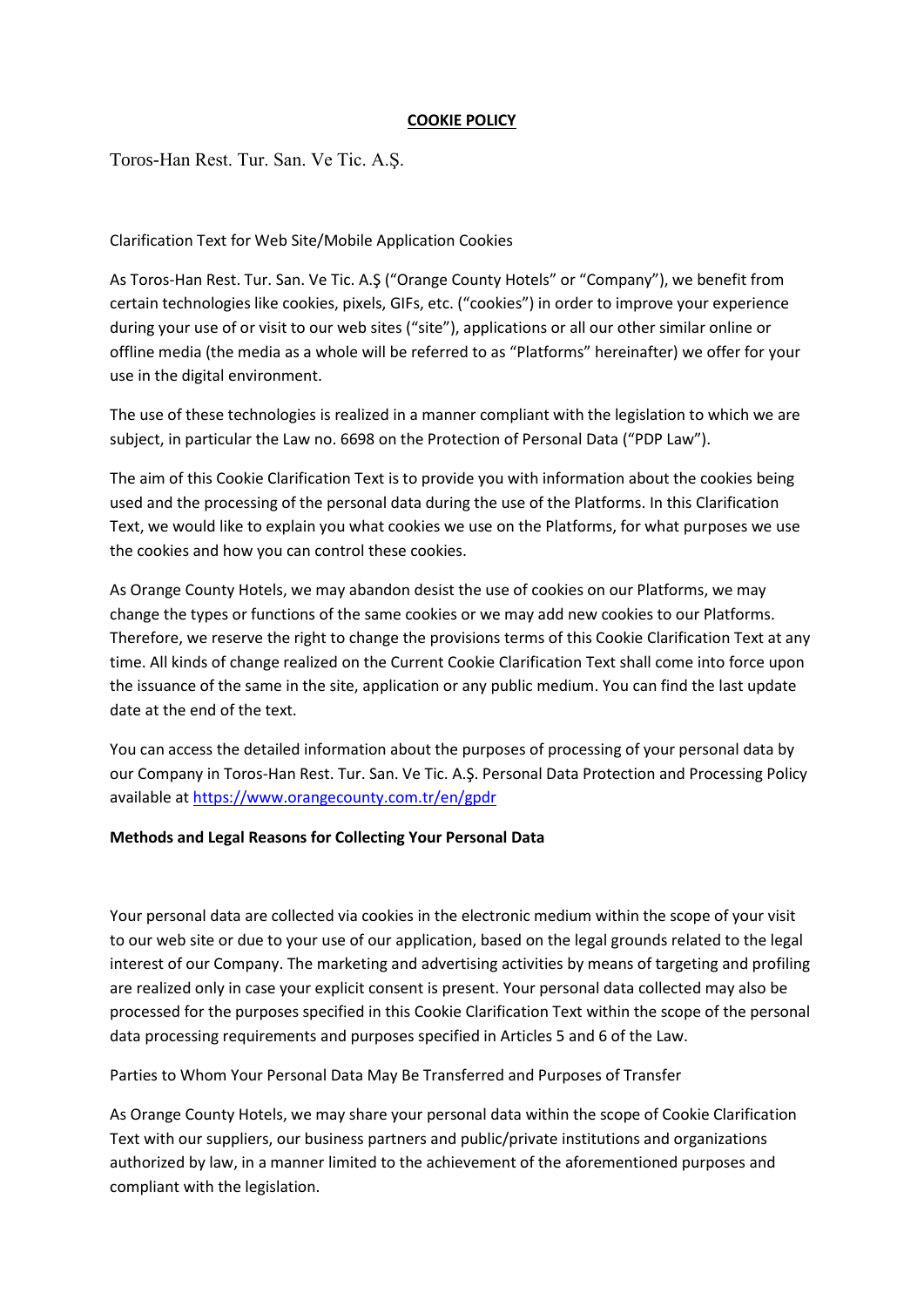### **What Cookies Are Used For What Purposes?**

As Orange County Hotels, we use cookies for various purposes in our site and application and we process your personal data via these cookies. These purposes are mainly the following:

Perform the basic functions necessary for the operation of the site and application. For example, ensuring that the members who have logged in do not have to reenter the password when visiting different pages.

Analyze the site and application and enhance the performance of the site and application. For example, integrating different servers on which the site runs, determining the number of visitors of the site and making performance settings accordingly or making it easier for the visitors to find what they search.

Increase the functionality of the site and application and provide ease of use. For example, sharing content with the third party social media channels via the site, remembering the user name information or search queries of the user in the subsequent visits of a former visitor.

Realize customization, targeting and advertising activity. For example, displaying the advertisements related to the interests of the visitors via the pages and products displayed by the visitors.

### **Cookies Used in Our Site and Application**

You can find below the different types of cookies we use in our site and application. Both first party cookies placed by the site you are visiting) and third party cookies placed by the servers other than the site you are visiting) are used in our site and application.

### Mandatory Cookies

The use of certain cookies is essential for the correct operation of our site and application. For example, the authentication cookies enabled when you log on to our site ensure that your currently active session is maintained while you move from one page to another in our site.

### Functionality and Preference Cookies

These cookies remember your preferences and choices on the site and application to enable the services provided in our site to be customized for you. For example, the cookies enable us to remember your language selection or the font size you chose while reading a text on our site.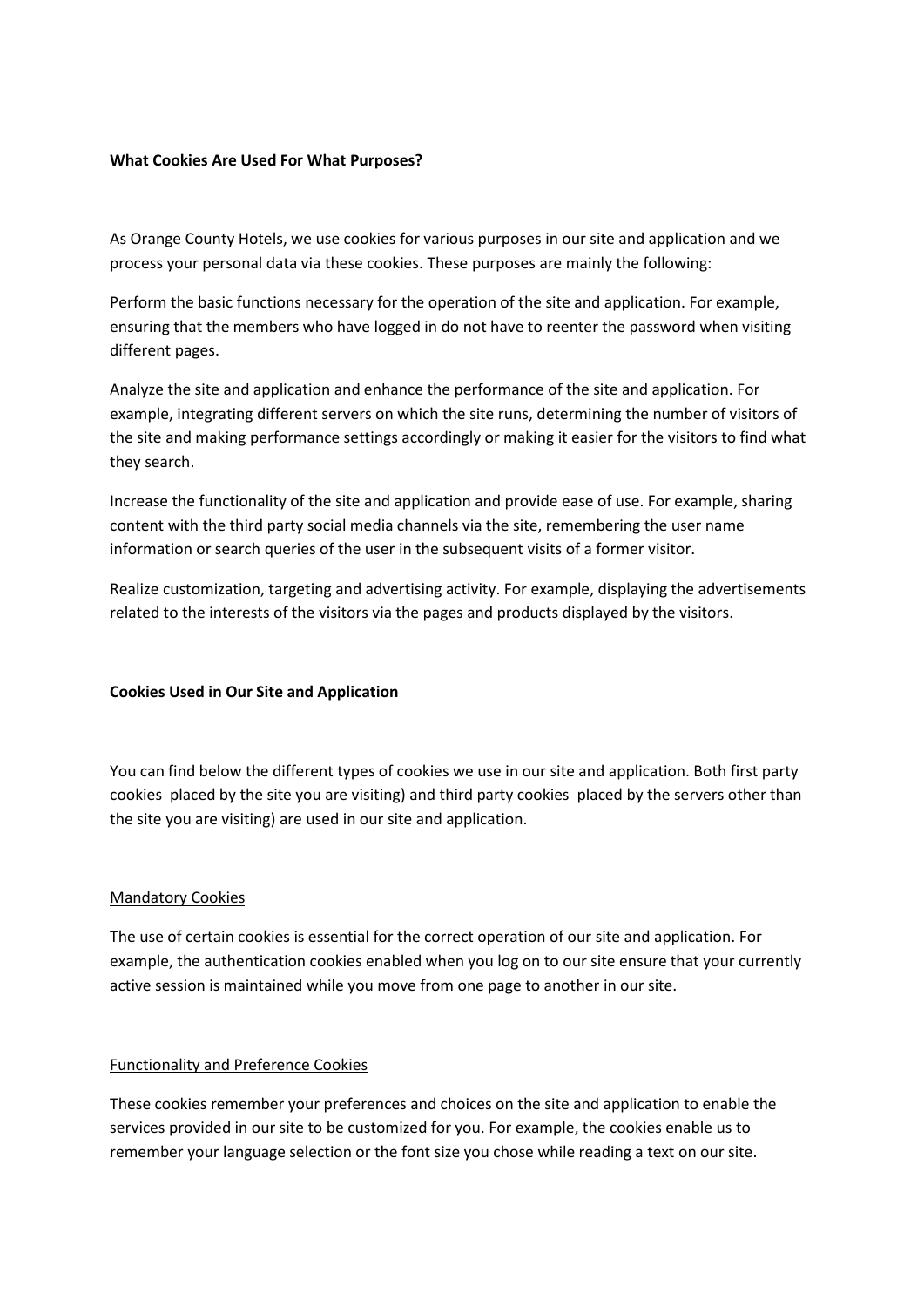## Social Media Cookies

These cookies enable the collection of information about your uses of social media. For example, cookies may be employed to use the information pertaining to your Facebook/Twitter accounts in order to generate customized advertisements or conduct market researches.

## Performance and Analysis Cookies

Owing to these cookies, we are able to improve the services we provide to you by conducting the analysis of your use of our site and application and by conducting the performance analysis. For example, owing to these cookies, we are able to identify the pages most frequently displayed by our visitors, whether our site runs in the required manner and the possible problems.

# Targeting or advertising cookies

We use the cookies for conducting the product and service promotions in our site or in the media outside our site. Moreover, we may engage in collaboration with some of our business partners to carry out advertising and promotion addressed to you within or outside our site. For example, the cookies may be used in order to monitor whether you click on an advertisement you see in our site and whether you use the service in the site you are guided to by an advertisement that has grabbed your attention.

# **How Can I Control the Use of Cookies?**

The preferences of our visitors and users constitute the basis for the use of cookies and similar technologies. On the other hand, it is necessary to use the cookies that are indispensable for the operation of the Platform. Additionally, we would like to remind that some of the functions of the Platform could become partially or entirely out of operation in case certain cookies are disabled.

The information on how you could manage your preferences about the cookies used on the Platform is provided below:

The visitors have the possibility to customize their preferences about the cookies by changing the settings of the browser on which they display the Platform. Provided that the browser being used offers this possibility, it is possible to change the preferences about the cookies via the browser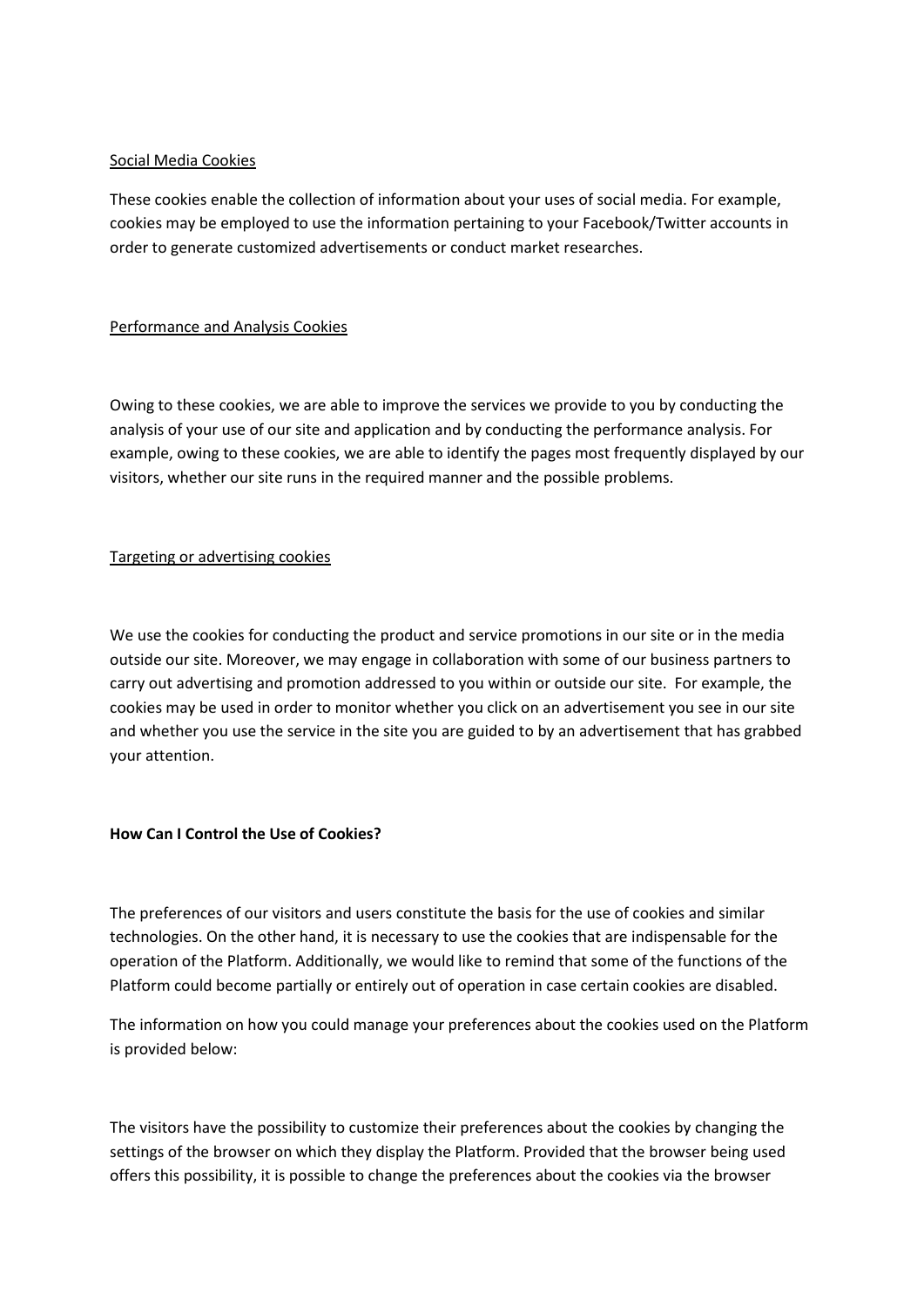settings. Accordingly, while being likely to vary according to the possibilities offered by the browsers, the data owners have the possibility to prevent the use of the cookies, prefer receiving a warning before the use of the cookies or disable or delete only certain cookies.

While the preferences in this regard vary according to the browser used, it is possible to access a general description at https://www.aboutcookies.org/. It could be necessary that the preferences for the cookies be made separately for each device via which the visitor accesses the Platform.

Click to disable the cookies managed by Google Analytics.

Click to manage the customized advertisement experience provided by Google.

The preferences regarding the cookies used by many companies for the advertising activities may be managed via  Your Online Choices.

The settings menu of the mobile devices may be used for managing the cookies via the mobile devices.

## Adobe Analytics

http://www.adobe.com/uk/privacy/opt-out.html

## AOL

https://help.aol.com/articles/restore-security-settings-and-enable-cookie-settings-on-browser

### Google Adwords

https://support.google.com/ads/answer/2662922?hl=en

### Google Analytics

https://tools.google.com/dlpage/gaoptout

### Google Chrome

http://www.google.com/support/chrome/bin/answer.py?hl=en&answer=95647

### Internet Explorer

https://support.microsoft.com/en-us/help/17442/windows-internet-explorer-delete-managecookies

### MozillaFirefox

http://support.mozilla.com/en-US/kb/Cookies

### Opera

http://www.opera.com/browser/tutorials/security/privacy/